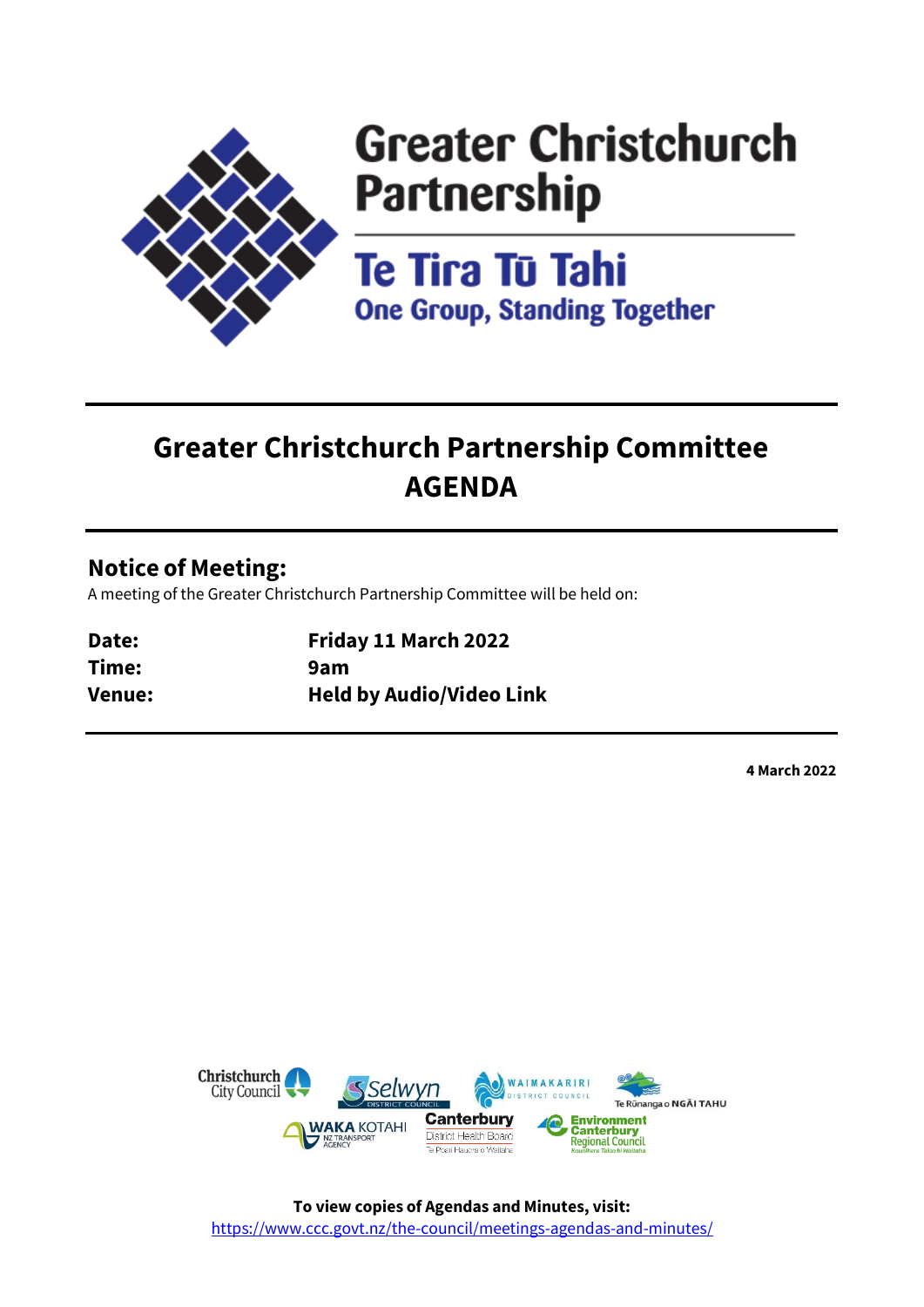

## Committee Members

**Greater Christchurch Partnership Independent Chair**  Jim Palmer

**Christchurch City Council**  Mayor Lianne Dalziel, Councillors Mike Davidson and Sara Templeton

**Environment Canterbury**  Chair Jenny Hughey, Councillors Phil Clearwater and Grant Edge

**Selwyn District Council**  Mayor Sam Broughton, Councillors Malcolm Lyall and Sophie McInnes

**Waimakariri District Council**  Mayor Dan Gordon, Councillors Niki Mealings and Neville Atkinson

**Te Rūnanga o Ngāi Tahu (Te Ngāi Tūāhuriri and Ngāti Wheke)**  Dr Te Maire Tau, Jane Huria and Gail Gordon

**Canterbury District Health Board**  Sir John Hansen

**New Zealand Transport Agency (Non-Voting Member)** James Caygill

> **Partnership Manager** Katherine Snook ph 941 6214

**Committee Adviser** Nathaniel Heslop ph 941 6444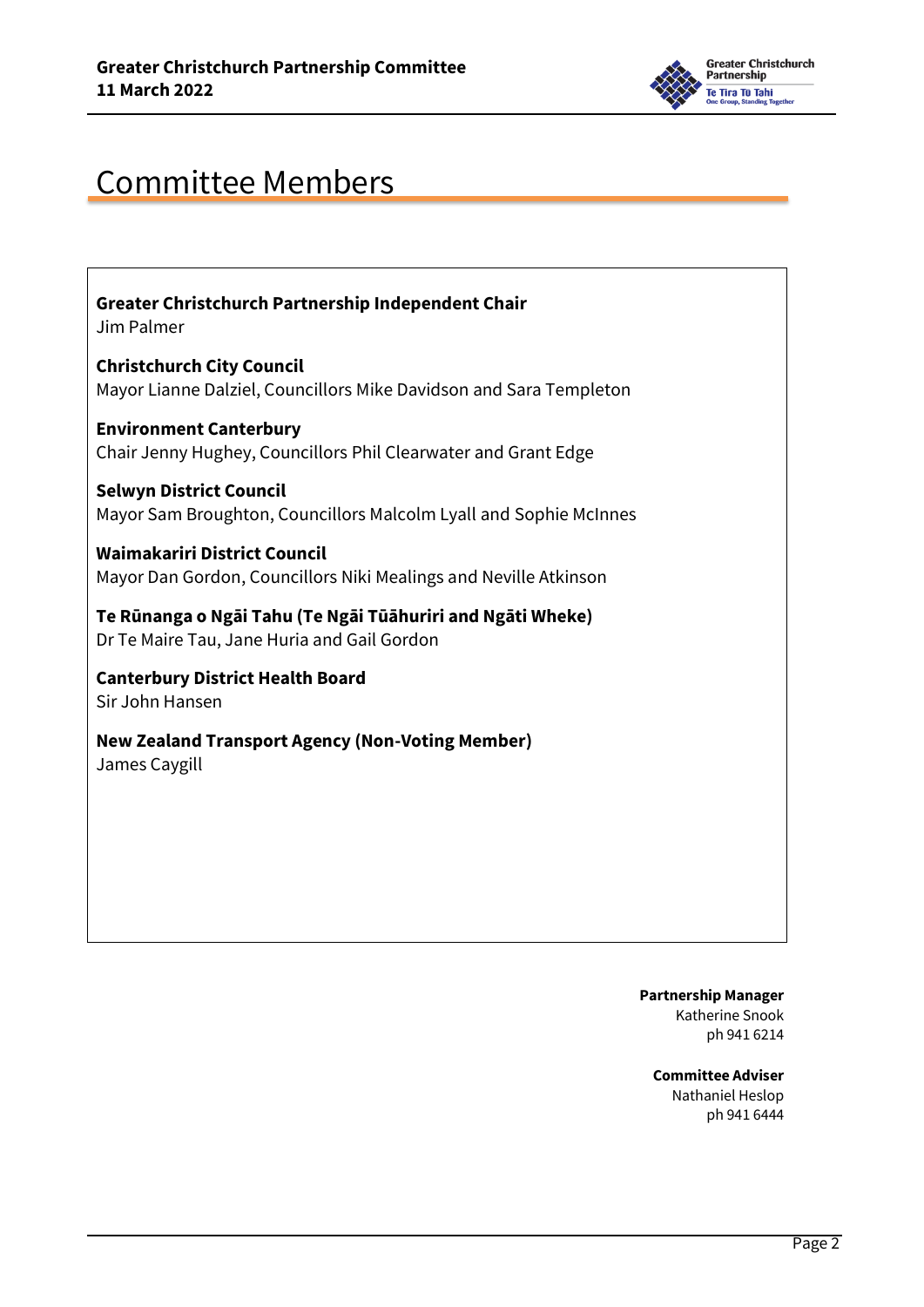

#### 1. TERMS OF REFERENCE NGĀ ĀRAHINA MAHINGA

- 1.1. The role of the Committee is to:
	- i. Foster and facilitate a collaborative approach between the Partners to address strategic challenges and opportunities for Greater Christchurch.
	- ii. Show clear, decisive and visible collaborative strategic leadership amongst the Partners, to wider stakeholders, agencies and central government and to communities across Greater Christchurch.
	- iii. Enable Partners to better understand individual perspectives and identify shared objectives and areas of alignment.
	- iv. Assist information sharing, efficient and effective working, and provide a stronger voice when advocating to others.
	- v. Establish, and periodically review, an agreed strategic framework to support a collective approach to improving intergenerational wellbeing in Greater Christchurch through addressing strategic challenges and opportunities.
	- vi. Oversee implementation of strategies and plans endorsed by the Committee and ratified at individual Partner governance meetings, including through the adoption and delivery of an annual joint work programme.
	- vii. Ensure the Partnership proactively engages with other related partnerships, agencies and organisations critical to the achievement of its strategic functions.
- 1.2. The functions of the Committee are to:
	- i. Establish, and periodically review, an agreed strategic framework to support a collective approach to improving intergenerational wellbeing in Greater Christchurch.
	- ii. As required, develop new and review existing strategies and plans to enable Partners to work more collaboratively with each other and to provide greater clarity and certainty to stakeholders and the community. Existing strategies and plans endorsed by the Greater Christchurch Partnership Committee or endorsed by the UDSIC and inherited by this Committee are published on the Partnership's website.
	- iii. Recommend to Partners for ratification at individual partner governance meetings any new or revised strategies and plans.
	- iv. Adopt and monitor the delivery of an annual joint work programme to deliver on strategic goals and actions outlined in adopted strategies and plans.
	- v. Undertake reporting on the delivery of adopted strategies and plans, including in relation to an agreed strategic outcomes framework.
	- vi. Identify and manage risks associated with implementing adopted strategies and plans.
	- vii. Establish and maintain effective dialogue and relationships (through meetings, forums and other communications) with other related partnerships, agencies and organisations to the support the role of the Committee, including but not limited to:
		- a. Waka Toa Ora (Healthy Greater Christchurch)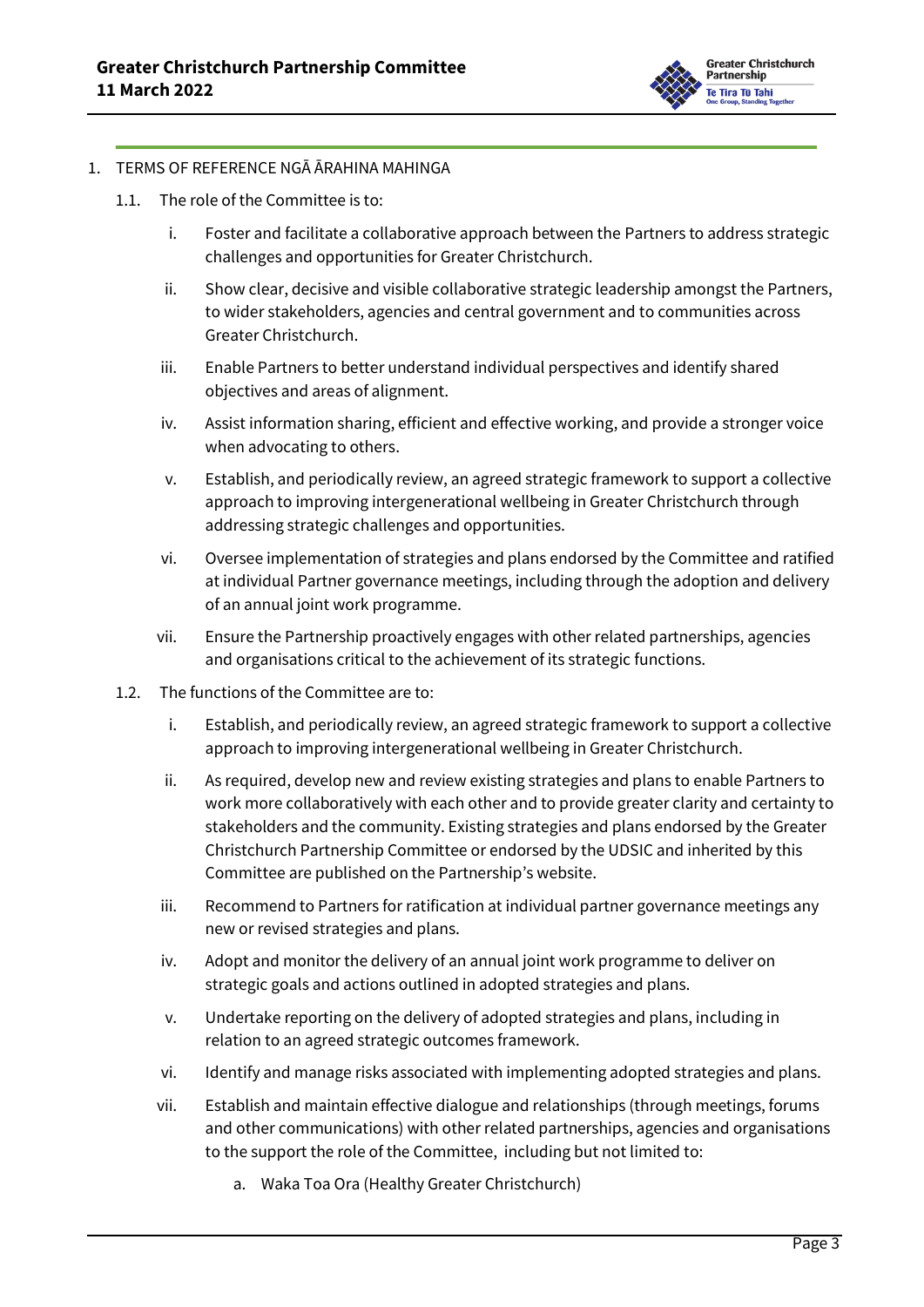

- b. Canterbury Mayoral Forum
- c. Tertiary institutions and educational partnerships
- d. Strategic infrastructure providers
- e. Government departments
- viii. Undertake wider engagement and consultation as necessary, including where appropriate seeking submissions and holding hearings, to assist the development of any strategies and plans.
- ix. Advocate to central government or their agencies or other bodies on issues of concern to the Partnership, including through the preparation of submissions (in liaison with the Canterbury Mayoral Forum as necessary).
- x. For the avoidance of doubt, the Committee's strategic transport functions include:
	- a. Consider key strategic transport issues, national policies and public transport associated collaborative business cases.
	- b. Develop the Greater Christchurch component of the Regional Public Transport Plan and recommend to the Canterbury Regional Council for approval, when required.
	- c. Monitor the delivery of the strategic public transport work programme in Greater Christchurch.
- 1.3. In undertaking its role and performing its functions the Committee will consider seeking the advice of the Chief Executives Advisory Group.

#### 2. QUORUM AND CONDUCT OF MEETINGS

- 1.1. The quorum at a meeting of the Committee consists of the majority of the voting members.
- 1.2. Other than as noted in this Agreement, the standing orders of the administering Council at the time, shall apply.
- 1.3. Voting shall be on the basis of the majority present at the meeting, with no alternates or proxies.
- 1.4. For the purpose of clause 6.2, the Independent Chairperson:
	- i. has a deliberative vote; and
	- ii. in the case of equality of votes, does not have a casting vote (and therefore the act or question is defeated and the status quo is preserved).

#### 3. MEETING FREQUENCY

- 3.1. Notification of meetings and the publication of agendas and reports shall be conducted in accordance with the requirements of Part 7 of the Local Government Official Information and Meetings Act 1987.
- 3.2. The Committee shall meet monthly, or as necessary and determined by the Independent Chair in liaison with the Committee.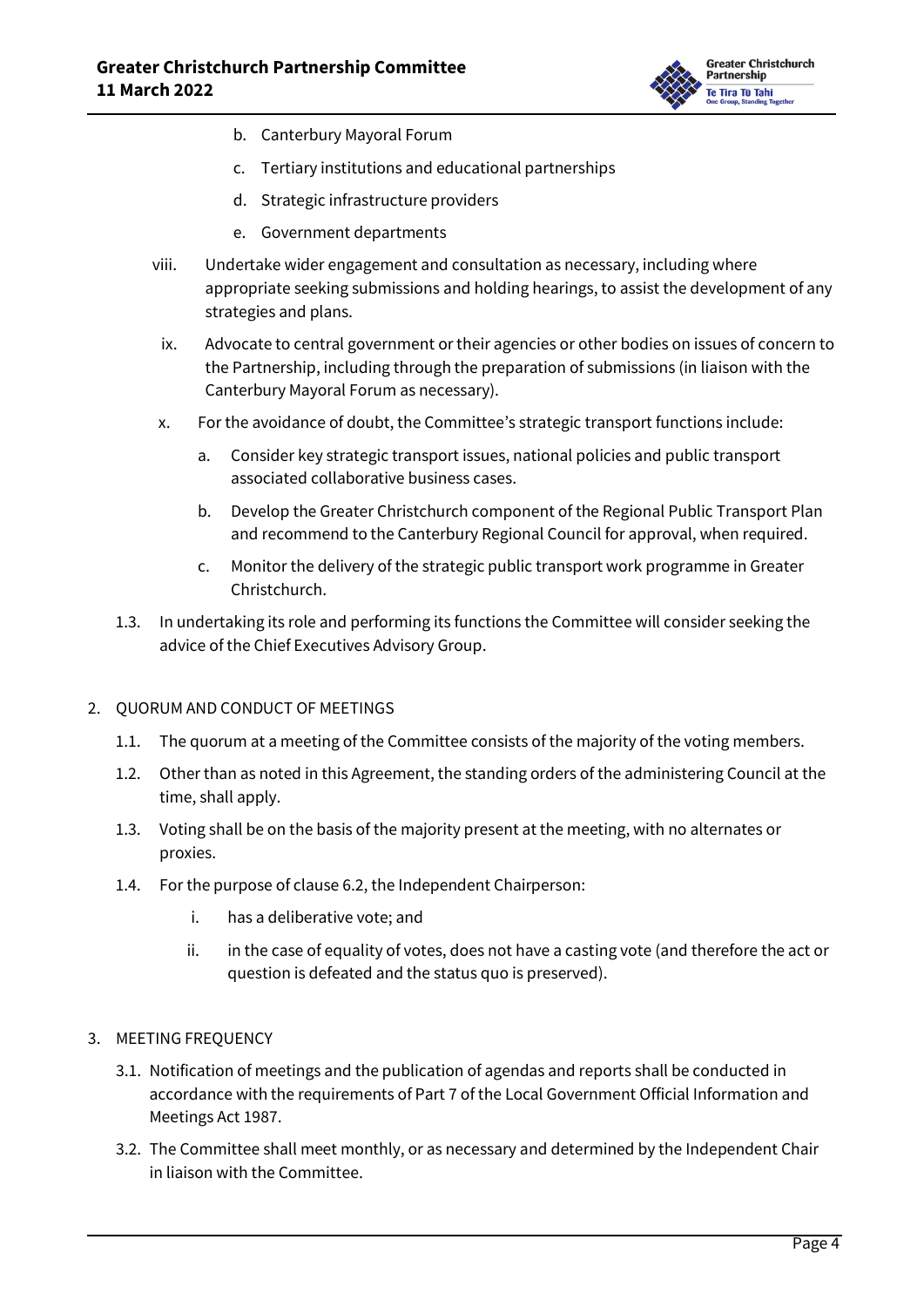

3.3. The Committee welcomes external speakers by deputation however the right to speak at meetings must be in accordance with the adopted public deputation guidelines of the Committee.

#### 4. DELEGATIONS

- 4.1. Establishing, and where necessary, amending, protocols and processes to support the effective functioning of the Committee, including but not limited to those relating to the resolution of conflicting views, communications and public deputations.
- 4.2. Preparing communication and engagement material and publishing reports relevant to the functions of the Committee.
- 4.3. Commissioning and publishing reports relevant to the functions of the Committee.
- 4.4. Undertaking engagement and consultation exercises in support of the terms of reference and functions of the Committee.
- 4.5. Selecting an Independent Chair and Deputy Chair in accordance with any process agreed by the Committee and the requirements of the LGA 2002.
- 4.6. Making submissions, as appropriate, on Government proposals and other initiatives relevant to the role of the Committee.
- 4.7. Appointing, where necessary, up to two additional non-voting observers to the Committee.

#### 5. FINANCIAL DELEGATIONS

1.1 The Committee can make financial decisions within an agreed budget envelope and as long as the decision does not trigger any change to the statutory plans prepared under the LGA 2002, the RMA 1991, or the LTMA 2003.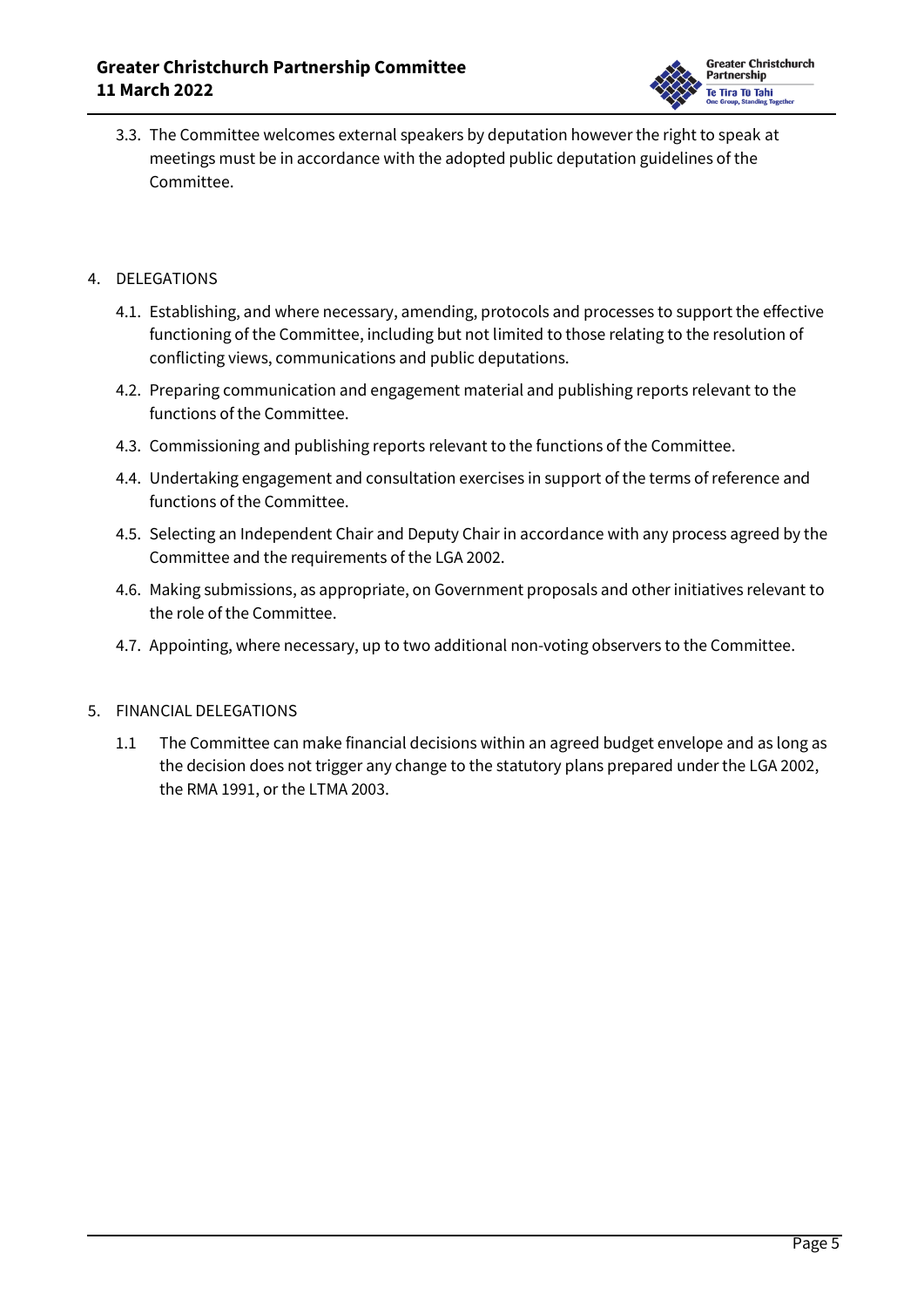

#### **AGENDA ITEMS**

| 1. |                                                                        |  |
|----|------------------------------------------------------------------------|--|
| 2. |                                                                        |  |
| 3. |                                                                        |  |
|    |                                                                        |  |
|    | <b>STAFF REPORTS</b>                                                   |  |
|    | 5. Greater Christchurch Strategic Transport Planning and Investment 11 |  |
|    |                                                                        |  |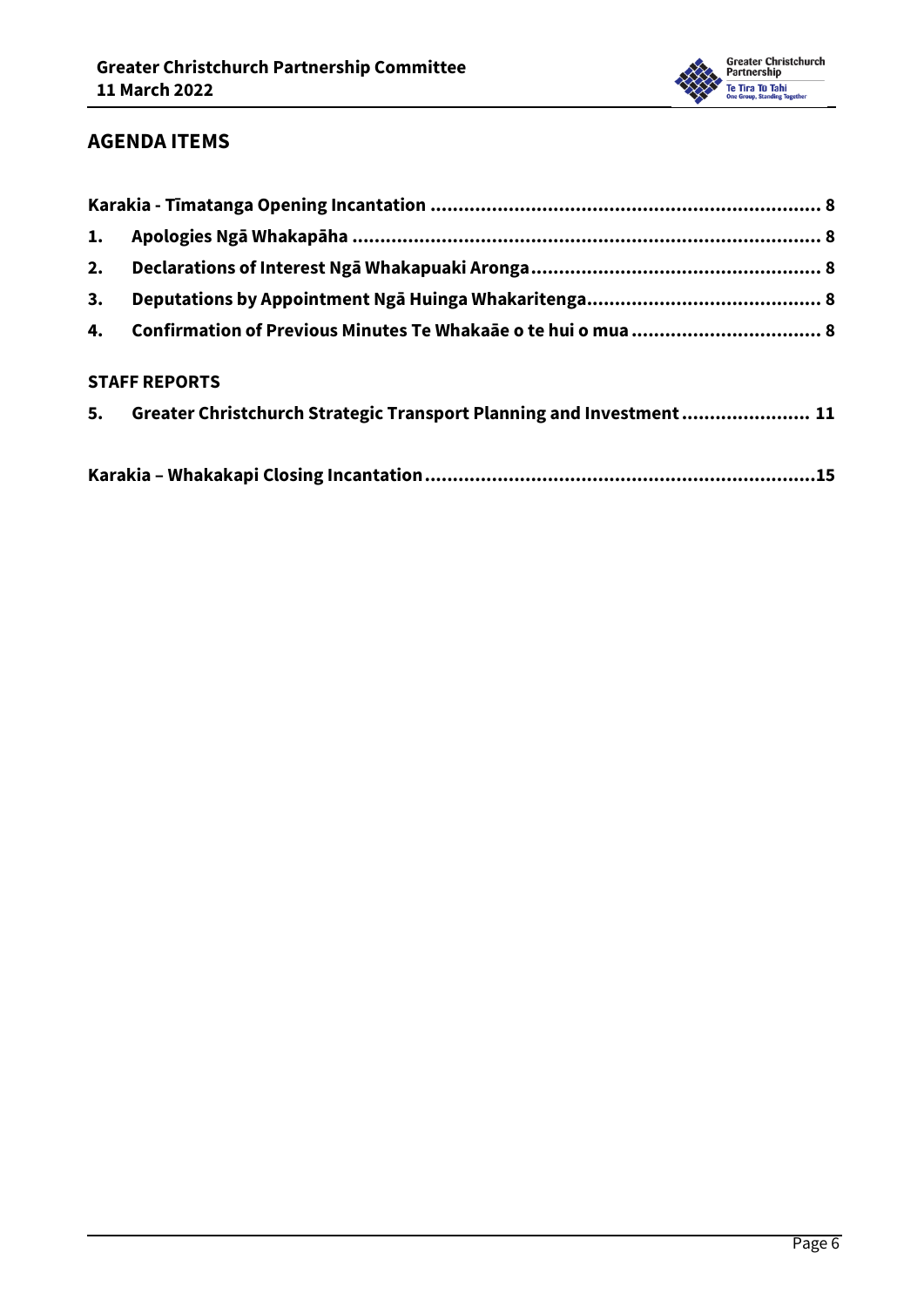

# Standling Standing ItemsItems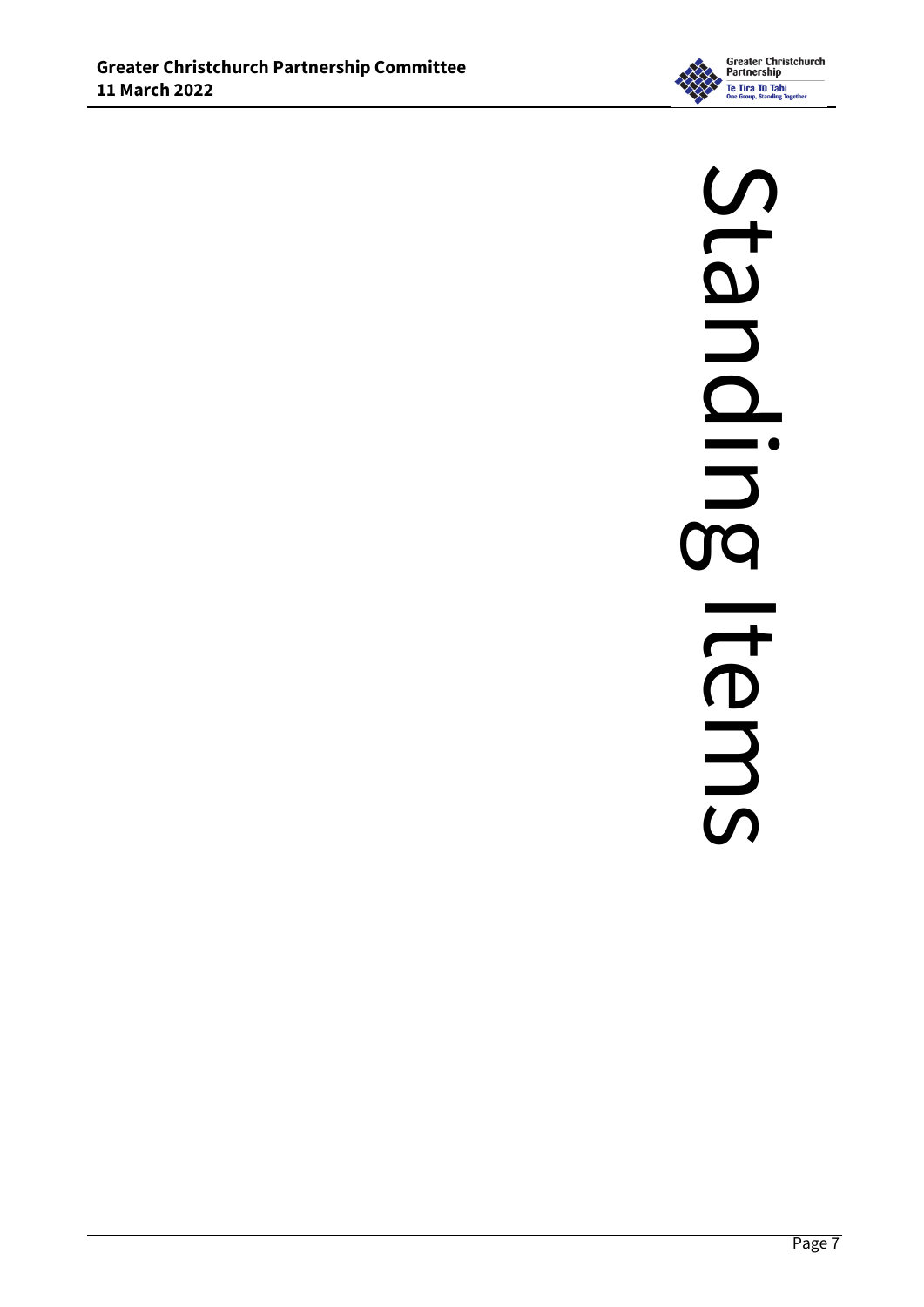

<span id="page-7-0"></span>

| KARAKIA MŌ TE TĪMATATAKA | <b>OPENING INCANTATION</b>                  |
|--------------------------|---------------------------------------------|
| Tūtawa mai i runga       | I summon from above                         |
| Tūtawa mai i raro        | I summon from below                         |
| Tūtawa mai i roto        | I summon from within                        |
| Tūtawa mai i waho        | and the surrounding environment             |
| Kia tau ai te mauri tū,  | The universal vitality and energy to infuse |
| te mauri ora ki te katoa | and enrich all present                      |
| Haumi e, hui e, tāiki e  | Unified, connected and blessed              |

#### <span id="page-7-1"></span>**1. Apologies Ngā Whakapāha**

At the close of the agenda no apologies had been received.

#### <span id="page-7-2"></span>**2. Declarations of Interest Ngā Whakapuaki Aronga**

Members are reminded of the need to be vigilant and to stand aside from decision making when a conflict arises between their role as an elected representative and any private or other external interest they might have.

#### <span id="page-7-3"></span>**3. Deputations by Appointment Ngā Huinga Whakaritenga**

There were no deputations by appointment at the time the agenda was prepared.

#### <span id="page-7-4"></span>**4. Confirmation of Previous Minutes Te Whakaāe o te hui o mua**

That the minutes of the Greater Christchurch Partnership Committee meeting held on Friday, [11 February 2022](../../../RedirectToInvalidFileName.aspx?FileName=GCPC_20220211_MIN_7818.PDF) be confirmed (refer pag[e 9\)](#page-8-0).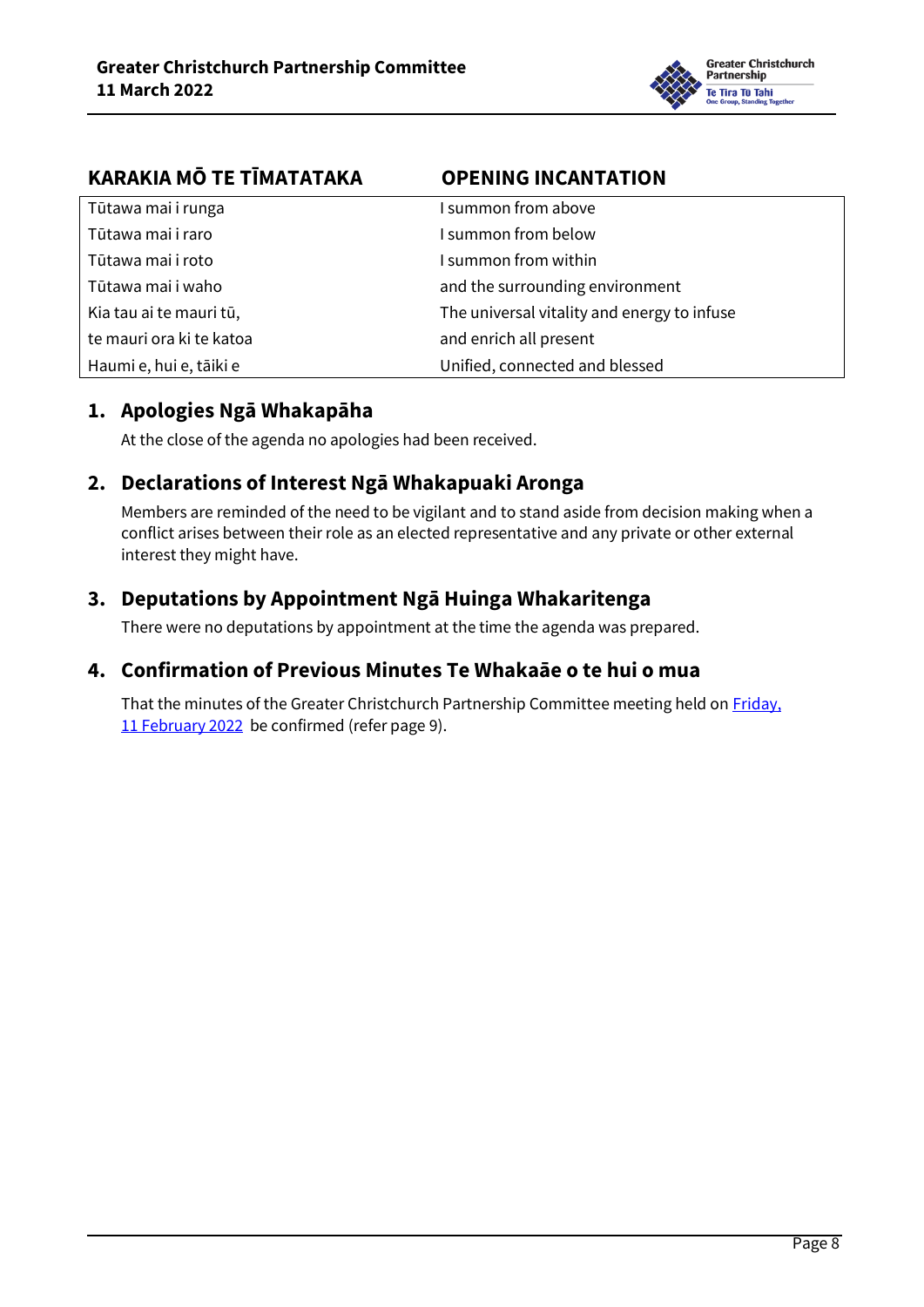

<span id="page-8-0"></span>

# **Greater Christchurch Partnership**

Te Tira Tū Tahi **One Group, Standing Together** 

# **Greater Christchurch Partnership Committee OPEN MINUTES**

| Date:<br>Time:<br><b>Venue:</b>                 | Friday 11 February 2022<br>9.01am<br><b>Held by Audio/Video Link</b>                                                                                                                                                                                                                                                                                                                                                                                                                                                                                                                                                                                                                                                                                                                                                                           |  |
|-------------------------------------------------|------------------------------------------------------------------------------------------------------------------------------------------------------------------------------------------------------------------------------------------------------------------------------------------------------------------------------------------------------------------------------------------------------------------------------------------------------------------------------------------------------------------------------------------------------------------------------------------------------------------------------------------------------------------------------------------------------------------------------------------------------------------------------------------------------------------------------------------------|--|
| <b>Present</b><br>Chairperson<br><b>Members</b> | Jim Palmer<br>Councillor Mike Davidson, Christchurch City Council<br>Councillor Sara Templeton, Christchurch City Council<br>Chairperson Jenny Hughey, Environment Canterbury<br>Councillor Phil Clearwater, Environment Canterbury<br>Councillor Grant Edge, Environment Canterbury<br>Mayor Sam Broughton, Selwyn District Council<br>Councillor Malcolm Lyall, Selwyn District Council<br>Councillor Sophie McInnes, Selwyn District Council<br>Mayor Dan Gordon, Waimakariri District Council<br>Councillor Niki Mealings, Waimakariri District Council<br>Councillor Neville Atkinson, Waimakariri District Council<br>Dr Te Maire Tau, Te Rūnanga o Ngāi Tahu<br>Gail Gordon, Te Rūnanga o Ngāi Tahu<br>Ingrid Taylor (alternate), Christchurch District Health Board<br>(Non-Voting Member) James Caygill, New Zealand Transport Agency |  |

**Principal Advisor**

Katherine Snook Partnership Manager Tel: 941 5481

Nathaniel Heslop Committee and Hearings Advisor 941 6444 nathaniel.heslop@ccc.govt.nz [www.ccc.govt.nz](http://www.ccc.govt.nz/)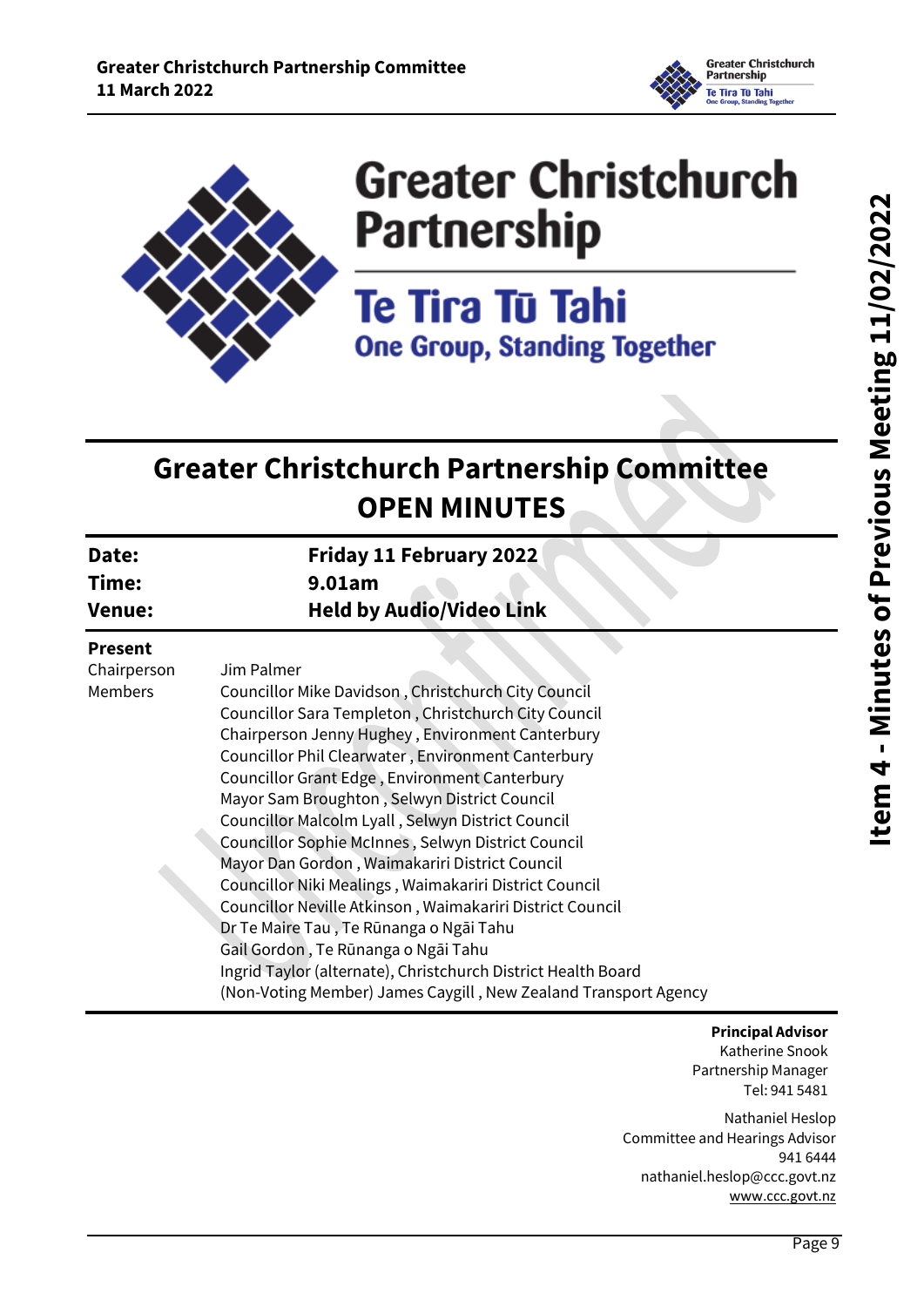

#### **Karakia – Tīmatanga Opening Incantation**

The agenda was dealt with in the following order.

**1. Apologies Ngā Whakapāha** 

#### **Committee Resolved GCPC/2022/00001**

That the apologies received from Mayor Lianne Dalziel, Jane Huria, and Sir John Hansen be accepted.

Councillor Sara Templeton/Councillor Malcolm Lyall **Carried**

#### **2. Declarations of Interest Ngā Whakapuaki Aronga**

There were no declarations of interest recorded.

**3. Deputations by Appointment Ngā Huinga Whakaritenga**

There were no deputations by appointment.

### **4. Confirmation of Previous Minutes Te Whakaāe o te hui o mua Committee Resolved GCPC/2022/00002**

That the minutes of the Greater Christchurch Partnership Committee meeting held on Friday, 10 December 2021 be confirmed.

Mayor Dan Gordon/Councillor Mike Davidson **Carried Carried** 

#### **Karakia – Whakakapi Closing Incantation**

**Meeting concluded at 9.04am.**

#### **CONFIRMED THIS 11 DAY OF MARCH 2022**

**Item 4 -Minutes of Previous Meeting 11/02/2022**

**JIM PALMER CHAIRPERSON**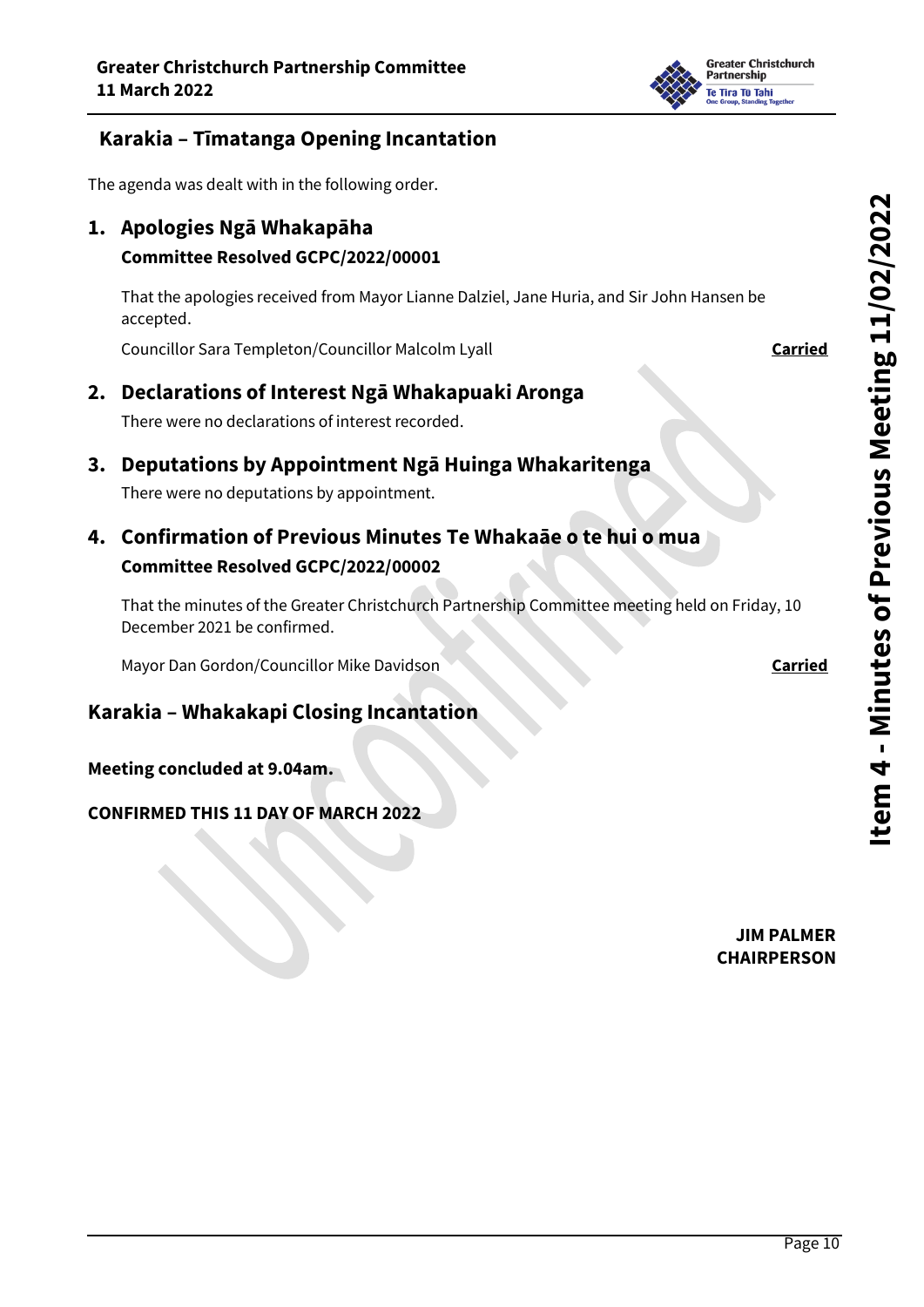

## <span id="page-10-0"></span>**5. Greater Christchurch Strategic Transport Planning and Investment**

**Reference Te Tohutoro:** 22/278725 **Report of Te Pou Matua:** Chief Executives Advisory Group

#### **1. Purpose of Report Te Pūtake Pūrongo**

1.1 This paper outlines the opportunity for a single Greater Christchurch Transport Plan and Investment Programme that would align with the Greater Christchurch Spatial Plan and strategically influence the next Government Policy Statement (GPS) on Land Transport.

#### **2. Chief Executives Advisory Group Recommendations Ngā Tūtohu**

That the Greater Christchurch Partnership Committee:

- a. **Note** the ongoing work to develop the Greater Christchurch Spatial Plan, which will set the strategic direction for future growth in Greater Christchurch, and the key strategic transport outcomes and components required to support the preferred urban form.
- b. **Note** the opportunity for a single Greater Christchurch Transport Plan and Investment Programme to be developed concurrently with the Spatial Plan to clearly articulate a 'one plan' approach and to give effect to the strategic direction for transport in the Spatial Plan.
- c. **Note** that a significant amount of transport planning and investment has already occurred in Greater Christchurch during the past two decades, and that several drivers are accelerating the need for further transport planning and investment.
- d. **Agree** that staff develop a Greater Christchurch Transport Plan and Investment Programme, and that the scope for this piece of work is reported back to the GCP Committee.

#### **3. Context/Background Te Horopaki**

- $3.1$ Greater Christchurch is a critical urban centre for the South Island and New Zealand. There is the opportunity now to future proof Greater Christchurch's transport system to ensure that the congestion challenges faced by other urban centres in the country are not experienced here, and that we effectively achieve the shift to a lower emissions transport system. If this is not progressed, the ability for Greater Christchurch to be a sustainable, liveable and affordable urban centre in the future that supports wellbeing will be undermined.
- $3.2$ The planning and investment required to deliver a transport system in Greater Christchurch that is fit-for-purpose for the future will require a strong partnership approach between central and local government, and mana whenua. This includes for the significant investment required to transition the sub-region to a lower emissions future, which will be critical to achieving a sustainable urban environment in Greater Christchurch.
- The Greater Christchurch Partnership is currently developing a Greater Christchurch Spatial  $3.3$ Plan in partnership with Central Government. This work aims to develop direction on a future urban form for Greater Christchurch by the middle of this year.
- $3.4$ To achieve the transport objectives of the Spatial Plan, the opportunity exists to develop a Greater Christchurch Transport Plan and Investment Programme to sit alongside the Spatial Plan to clearly articulate a 'one plan' approach for the sub-region.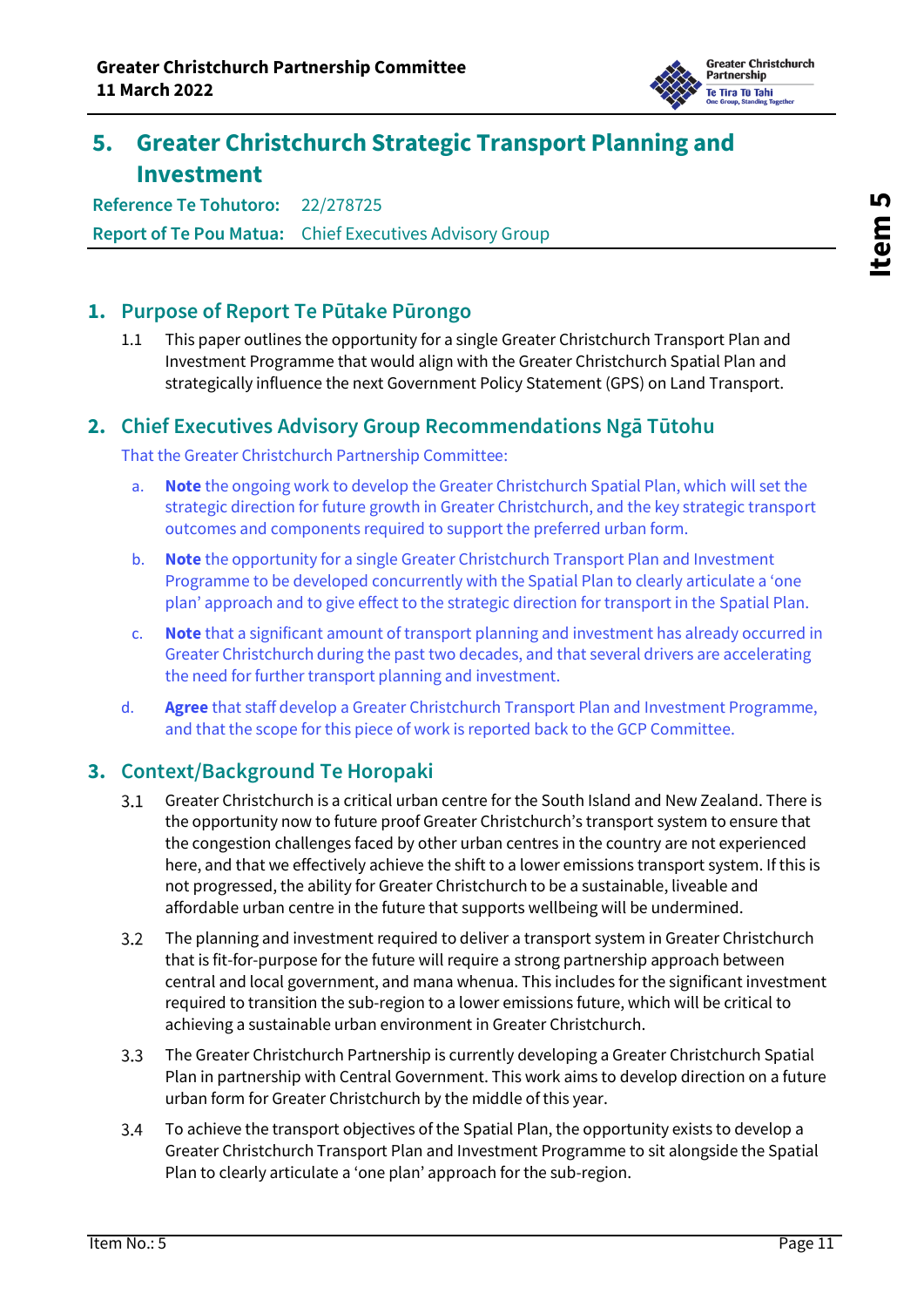

#### **4. Greater Christchurch Transport Plan**

- $4.1$ The Greater Christchurch Spatial Plan will set the strategic direction for urban growth and change in Greater Christchurch, and the infrastructure required to support this. This would include identifying the key strategic transport outcomes and components required to support the urban form, including:
	- indicative future transport corridors, including mass rapid transit
	- the frequent public transport network.
- $4.2$ To achieve the high level, strategic transport outcomes and objectives of the Spatial Plan, it is also necessary to a develop a single Greater Christchurch Transport Plan and Investment Programme.
- $4.3$ A significant amount of transport planning and investment has already occurred during the past two decades in Greater Christchurch. This includes, but not limited to, the Christchurch Transport Plan (2012), Greater Christchurch Transport Statement (2012), Regional Public Transport Plan (2018), Public Transport Futures programme business case (2020), Greater Christchurch Mode Shift Plan (2020), and Travel Demand Management plan and business case (2019).
- 4.4 There are also several drivers accelerating the need for further transport planning and investment in Greater Christchurch. This includes, but is not limited to, the GPS on Land Transport, Freight and Supply Chain Strategy, New Zealand Rail Plan, emissions reduction planning, residential intensification, Road to Zero (safety), One Network Framework, Greater Christchurch 2050 direction around decarbonising the transport network, climate change resilience, and sub-regional public transport planning.
- 4.5 Christchurch City Council is well underway with the development of a new Christchurch Transport Plan, which responds to these key drivers with policies focussing on emissions reduction and mode shift, growth and intensification, healthy streets and people, and safety. It is anticipated, that the plan will be consulted on in the coming months.
- 4.6 The opportunity is timely to develop a high-level strategic transport plan for Greater Christchurch that draws on what has already been developed for the draft Christchurch Transport Plan and aligns with the work on the Greater Christchurch Spatial Plan. Further scoping would need to be undertaken to better understand how the draft Christchurch Transport Plan could be expanded to the wider sub-region.
- 4.7 In addition to supporting a 'one plan' approach for Greater Christchurch, other benefits include that it streamlines the response to, and provides the outcomes and programmes that respond to, the directives from the Emissions Reduction Plan, including the likely future requirement for an updated Mode Shift Plan for Greater Christchurch. It also enables current programmes of work to continue to be delivered whilst demonstrating that these programmes deliver to joint transport outcomes and objectives across the sub-region.

#### **5. Greater Christchurch Transport Investment Programme**

- $5.1$ Coupled with the Greater Christchurch Spatial Plan and a Greater Christchurch Transport Plan, a Greater Christchurch Transport Investment Programme would provide a coordinated and integrated investment programme that builds on existing programmes, and would include initiatives required to respond to government policy and the outcomes sought in the Spatial Plan.
- $5.2$ This Investment Programme could be incorporated into a Greater Christchurch Urban Growth Partnership joint work programme and inform the next GPS on Land Transport. This would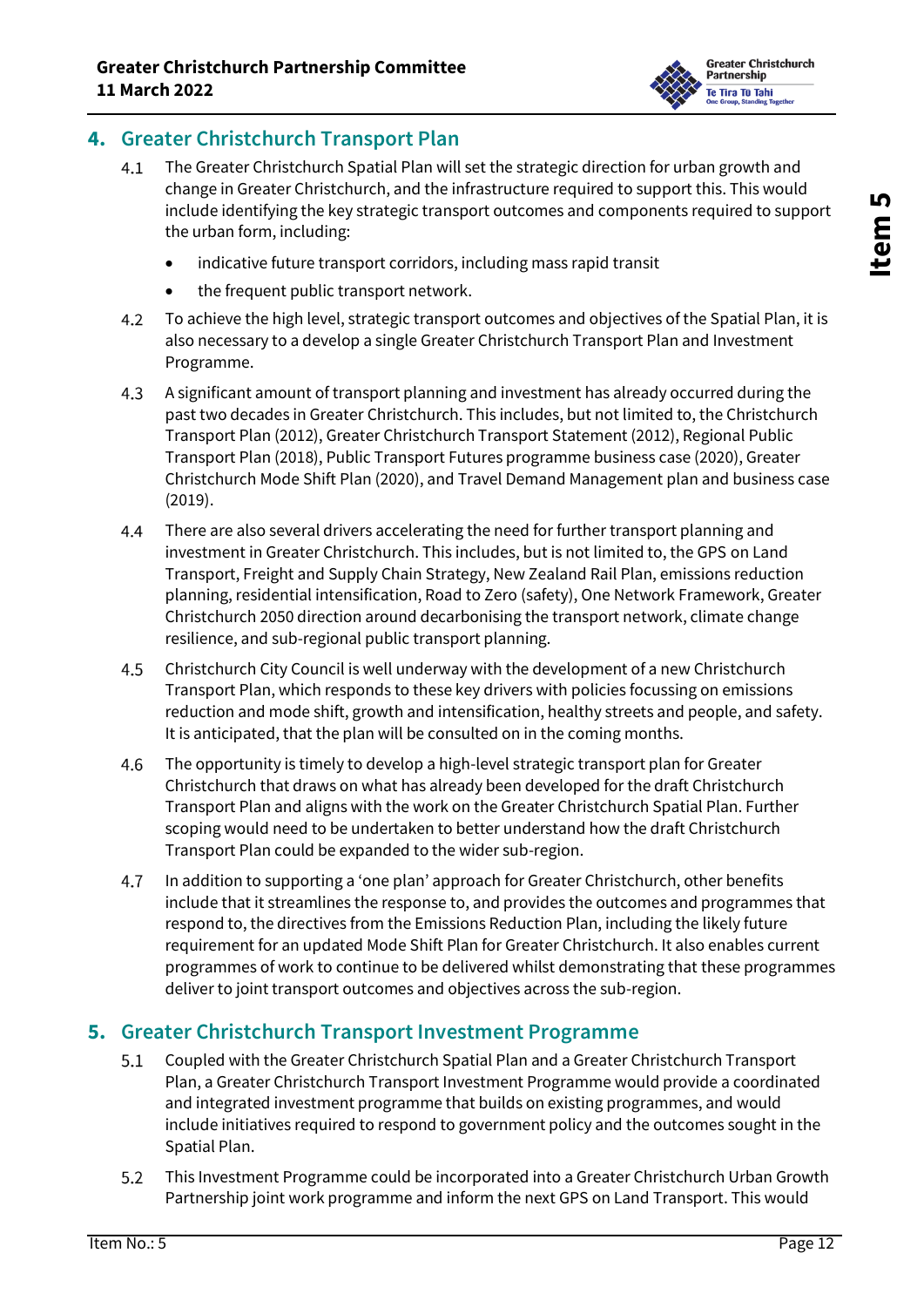

enable, in an integrated way, the prioritisation of what we should be investing in now versus later in Greater Christchurch (e.g. mass rapid transit vs walkable streets vs travel demand management vs other key transport projects). Any potential larger scale transport initiatives, such as mass rapid transit, could also be signalled through this Investment Programme over a series of timescales.

 $5.3$ It is envisaged that the Investment Programme would be completed in time to influence Budget 2023, meaning the transport plan and investment programme would need to be broadly developed by Q1 of the 2022/23 financial year.

#### **6. Strategic approach to transport planning and investment**

- $6.1$ The recommended approach to developing the Greater Christchurch Spatial Plan, alongside a single Greater Christchurch Transport Plan and Investment Programme, is shown in the below diagram.
- 6.2 This approach follows the Auckland transport model, which has been accepted by Central Government and advised by Waka Kotahi transport staff to follow. It is considered by staff to be the most effective and efficient way to develop a more integrated approach to transport planning and investment in Greater Christchurch, and to strategically influence the next GPS on Land Transport.

Drivers requiring a step change ...



How to collectively achieve the direction and respond to the drivers ...



#### **7. Next steps**

 $7.1$ Subject to Greater Christchurch Partnership Committee direction, the next steps are to: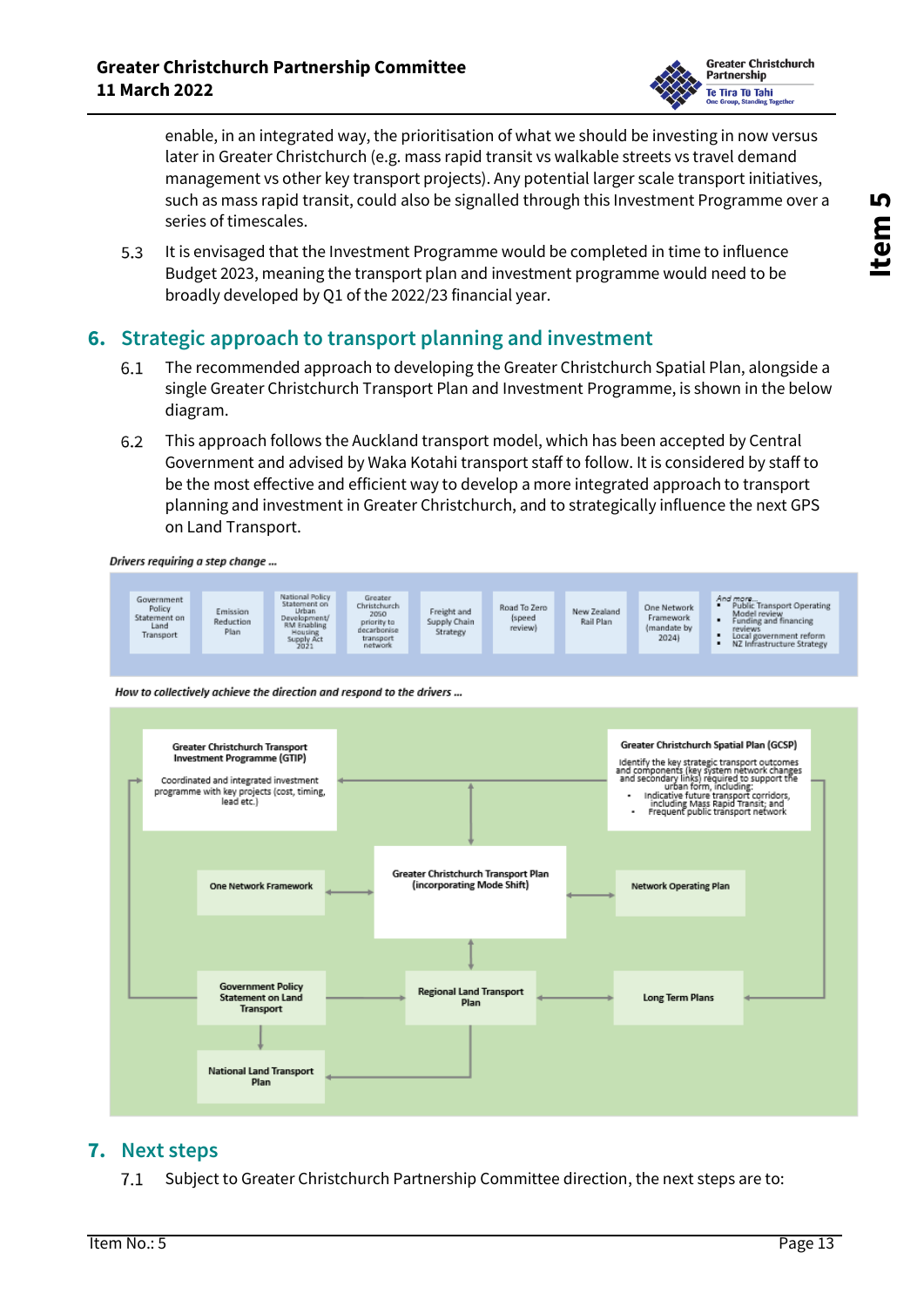

- a. scope the development of a Greater Christchurch Transport Plan and Investment Programme to be prepared alongside the Greater Christchurch Spatial Plan, including how it can build on the work undertaken to develop a draft Christchurch Transport Plan
- b. source further resource and budget to accommodate this work.

## **Attachments Ngā Tāpirihanga**

There are no attachments to this report.